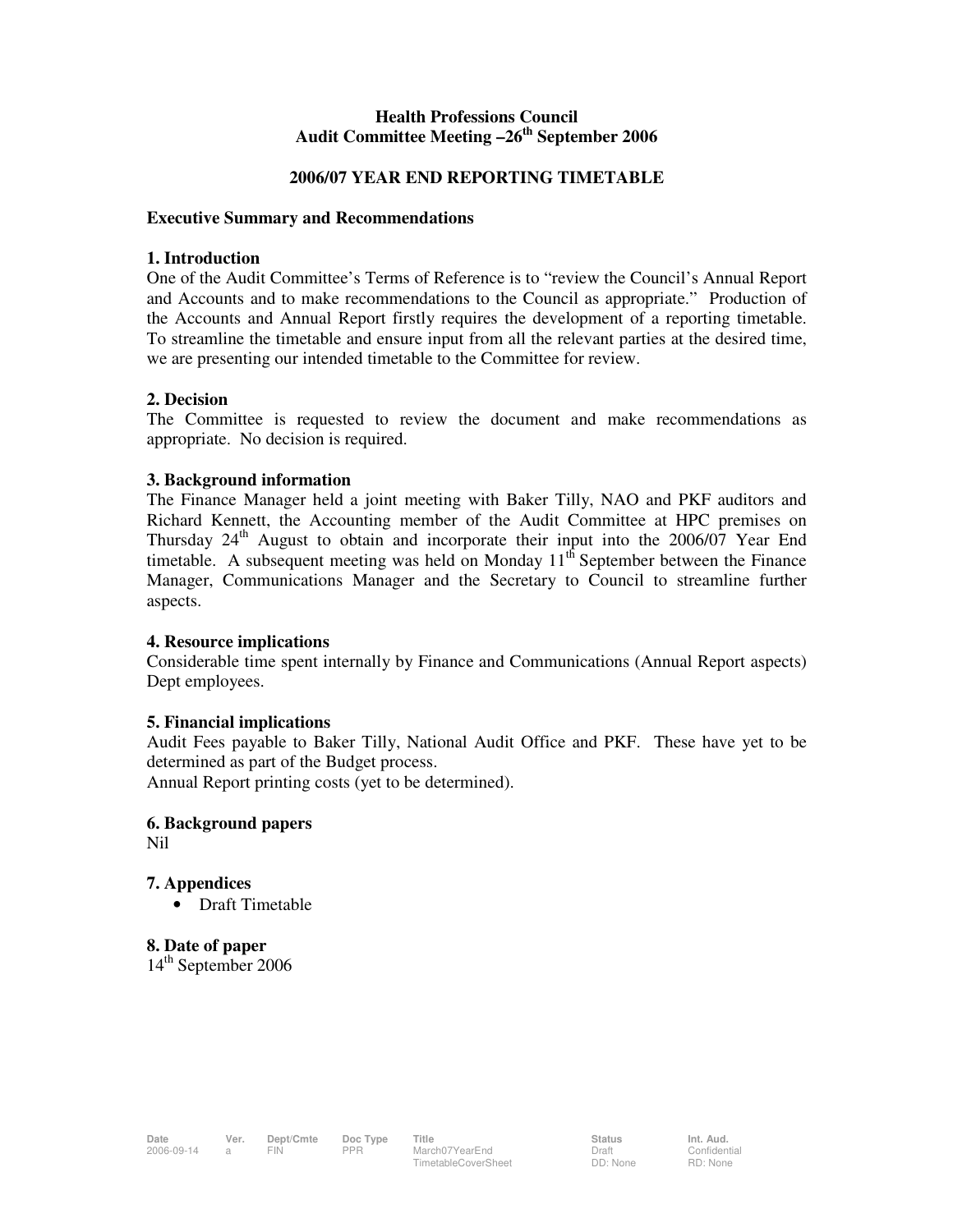# **DRAFT TIMETABLE FOR 06/07 YEAR END AUDIT AND ANNUAL REPORT PROCESS**

| Mid January 2007                    | Audit Plan commences                                                                                                                                                                                                                                                                                                                                                                                                                               |
|-------------------------------------|----------------------------------------------------------------------------------------------------------------------------------------------------------------------------------------------------------------------------------------------------------------------------------------------------------------------------------------------------------------------------------------------------------------------------------------------------|
| Thursday 1 <sup>st</sup> February   | Agreement on YE Timetable reached with the<br>auditors (Baker Tilly and NAO)                                                                                                                                                                                                                                                                                                                                                                       |
| Friday 16 <sup>th</sup> February    | Cut off for sending Auditor Plan and Strategy papers<br>to the Secretariat for the Audit Committee meeting                                                                                                                                                                                                                                                                                                                                         |
| Wednesday 28 <sup>th</sup> February | Audit Committee review (and approval) of the Year<br>End Audit Planning documentation (Audit Strategy)                                                                                                                                                                                                                                                                                                                                             |
| Mon19th March                       | Comms & Secretariat depts begin compiling skeleton<br>Annual Report, specifically Committee and Council<br>reports (not all Committee/Council meetings<br>completed until 31 March however).                                                                                                                                                                                                                                                       |
| Saturday 31 <sup>st</sup> March     | <b>Financial Year End</b>                                                                                                                                                                                                                                                                                                                                                                                                                          |
| Friday 27 <sup>th</sup> April       | All YE financial files, supporting working papers<br>and draft Financial Statements (HPC consolidated<br>and 22-26 SS Ltd) to be completed by the Finance<br>Department, ready for audit. Skeleton Annual<br>Report produced by Comms dept (excepting<br>financial. Statements, management commentary,<br>Exec Officer's reports and photos). Copy of draft<br>accounts and Annual Report sent to NAO for review<br>of format and general content. |
| <b>Tuesday 1st May</b>              | <b>Onsite Audit commences (Baker Tilly)</b>                                                                                                                                                                                                                                                                                                                                                                                                        |
| Monday 14 <sup>th</sup> May         | Baker Tilly onsite audit completion                                                                                                                                                                                                                                                                                                                                                                                                                |
| Monday 21st May                     | Draft Annual Report, (all inclusive bar photos) sent<br>to Baker Tilly for review - no facsimilie signatures<br>included. Cut off for paper submission to the<br><b>Council Meeting</b>                                                                                                                                                                                                                                                            |
|                                     | Tuesday 29 <sup>th</sup> May (Mon is Bank Hol.) Baker Tilly audit completion, including first draft<br>audit findings, as discussed with HPC Management.<br>Results forwarded to NAO.                                                                                                                                                                                                                                                              |
| Thursday 31 <sup>st</sup> May       | Council Meeting review of the Draft Annual Report<br>(excluding the Financial Statements) in the partial<br>design format.                                                                                                                                                                                                                                                                                                                         |
| Thursday 7 <sup>th</sup> June       | NAO review of Baker Tilly files complete.<br>Feedback following NAO audit to HPC<br>management. Email draft Annual Report and                                                                                                                                                                                                                                                                                                                      |

 $\frac{1}{1}$ Confirm if Financial Accountant on study leave in the week commencing  $15<sup>th</sup>$  May